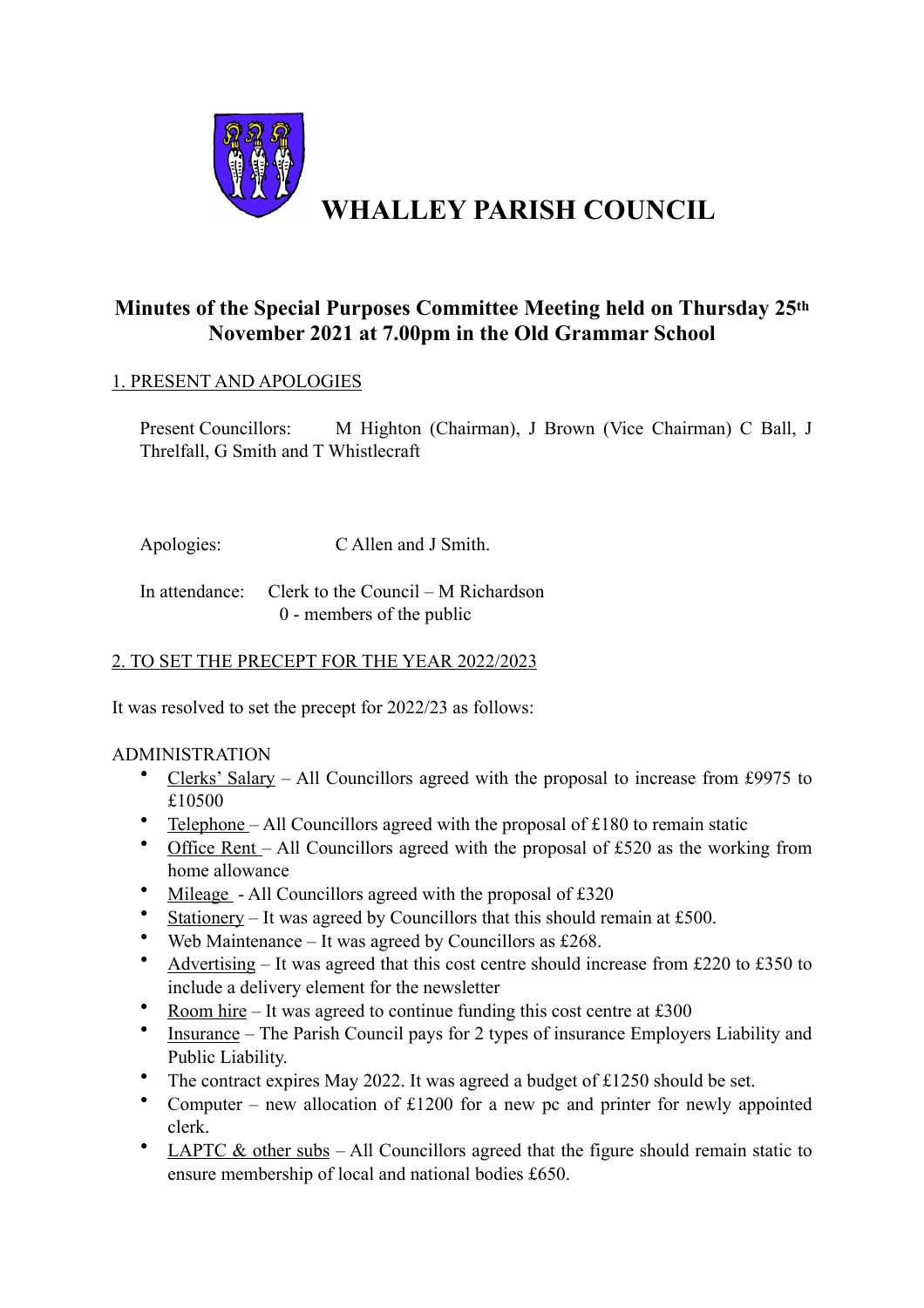- Chairman's Allowance All agreed that this should be retained at £100.
- Courses All agreed that this should remain at £450 training of Councillors and the Clerk.
- Audit Fees All councillors agreed that this should increase £650 current market value being charged by the external auditor and internal auditor costs
- Bank Charges All Cllrs agreed with the proposal that this area need not be financed in this financial year.

#### **The total precept for Administration was proposed and accepted as £17238**

### MAINTENANCE AND SUNDRIES

- Joint Burial Ground it was agreed to set the Joint Burial Committees precept at last year's rate of £640
- Churchyard Councillors agreed to accept a precept of £8200 to cover planned maintenance – Increasing risk of trees needing removal 2021/22 two large scale removal costs and increase in annual monthly maintenance from £291 to £305.
- Grounds Maintenance– Councillors agreed to accept the Grounds and Gardens remains at £4000. Other maintenance to include £2200 for other works including repairs to wall following the theft of the coping stones. Monthly maintenance cost to remain static £273 per annum.
- War Memorial requires repointing so precept static at £100.
- Bench Audit Agreed to increase the budget from £1000- to £3000 to include the refurbishment of 4 additional benches – Procters Field £500 x  $4 = \text{\pounds}2000$  additional monies.
- Xmas– Investment in a sustainable tree and continuing refurbishment /installation costs £2500
- 2019 Celebrations Defunct category removed no allocation
- $SPID decision not to invest at this stage no allocation$
- CCTV £10,000 allocated in 2021/22 but not spent no allocation for 2022/23
- Community Projects 2021/22 allocation of £10,000 but none spent due to COVID static but allocation of £10,000 for 2022/23.
- Grants and donations –agreed by all Councillors that this should continue at £4000.
- Lengthsman  $-$  it was resolved that this cost centre should be increased to account for a projected rise in the hourly pay rate from £10.50 to £12.50 to reflect the market value. The budget was increased from £3000 to £3850.

#### **The total precept for Maintenance and Sundries was proposed and accepted at £44490 for 2022/23**

**It was resolved that the total precept for the financial year 2022/23 would be set at £61,728**